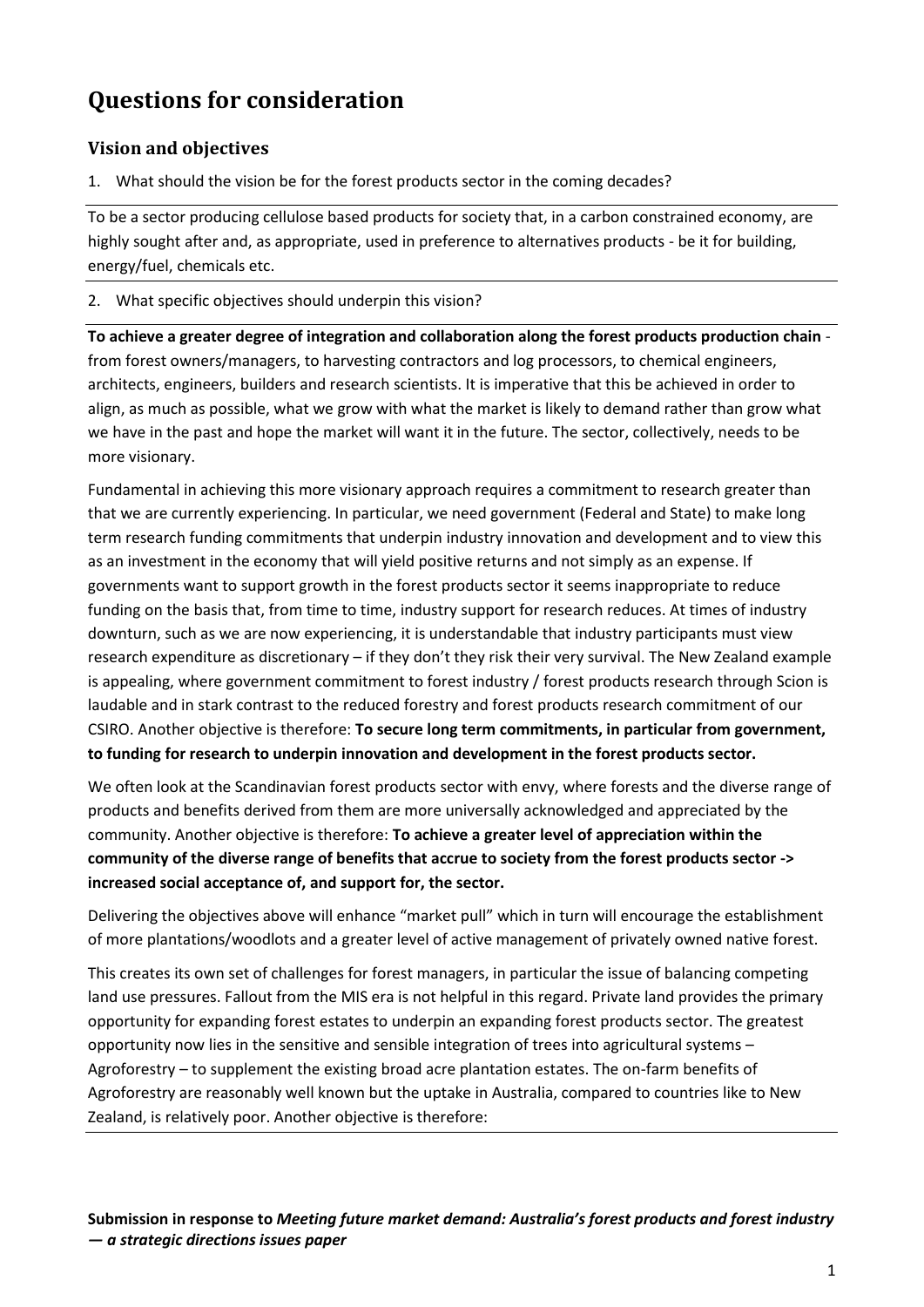**To initiate more work that delivers compelling financial evidence of the value that accrues to an agricultural system by the sensitive and sensible integration of (in particular) commercial trees into that system.** 

It is time to break down the barriers that have long existed between agriculture and forestry and to convince more farmers that trees are an opportunity rather than a threat. Agroforestry is a "win-win" for agriculture and forestry – adding value to agricultural production, diversifying farm incomes and expanding the forest estate for industry.

## **Issue 1: Market trends and pressures**

3. What forest products does Australia have a local and/or international competitive advantage in producing?

If we envisage a forest products sector as described above, located on the doorstep of the growing Asian economies, Australia will be well positioned to be competitive across the broad spectrum of (still yet to be fully defined) cellulose based "products". To achieve this though, it is imperative that we strengthen our research capacity and engage with disciplines once thought to be unrelated to forest products (chemistry, engineering etc).

Australian forest practices are second to none. As markets progressively require more evidence of sustainably production, Australian forest products will become even more sought after.

4. What is the potential demand for forest products in the coming decades?

If international (rather than Australian) trends are any indication we can expect the demand for products to grow considerably. It is very likely that cellulose based products will be more widely used in ways previously unheard of and Australia is ideally located to tap into the growing Asian markets and a broadening domestic market as emerging products become more common place.

5. How can Australia best position itself for this demand, both nationally and internationally?

By adopting the vision and embracing the objectives outlined above. We need greater collaboration and focus along the forest products production chain, supported by appropriate research and a longer term visionary assessment of future markets. Currently the sector is too fragmented.

6. What are the other drivers or disruptions that will potentially affect supply and/or demand?

The ongoing impact of anti-forestry campaigners in the market place reducing market pull for the sector.

The tendency of governments to trade off production forest areas for reasons of political expediency. Ongoing partitioning of forest estates is not good for the forests and it threatens the viability of sustainable processing industries that rely on these forests and the security of the communities, often regional, that depend on these industries.

#### **Issue 2: Emerging uses and markets**

7. Which emerging forest products have the greatest potential for Australia?

A difficult question to answer as yet because progress within Australia with the development of emerging forest products is (sadly) in its infancy. It is conceivable that engineered wood products for construction and wood pellets for industrial use (domestic and export) are likely to be successful in the relatively short term. The production of energy (power) from biomass is currently more questionable at a large scale but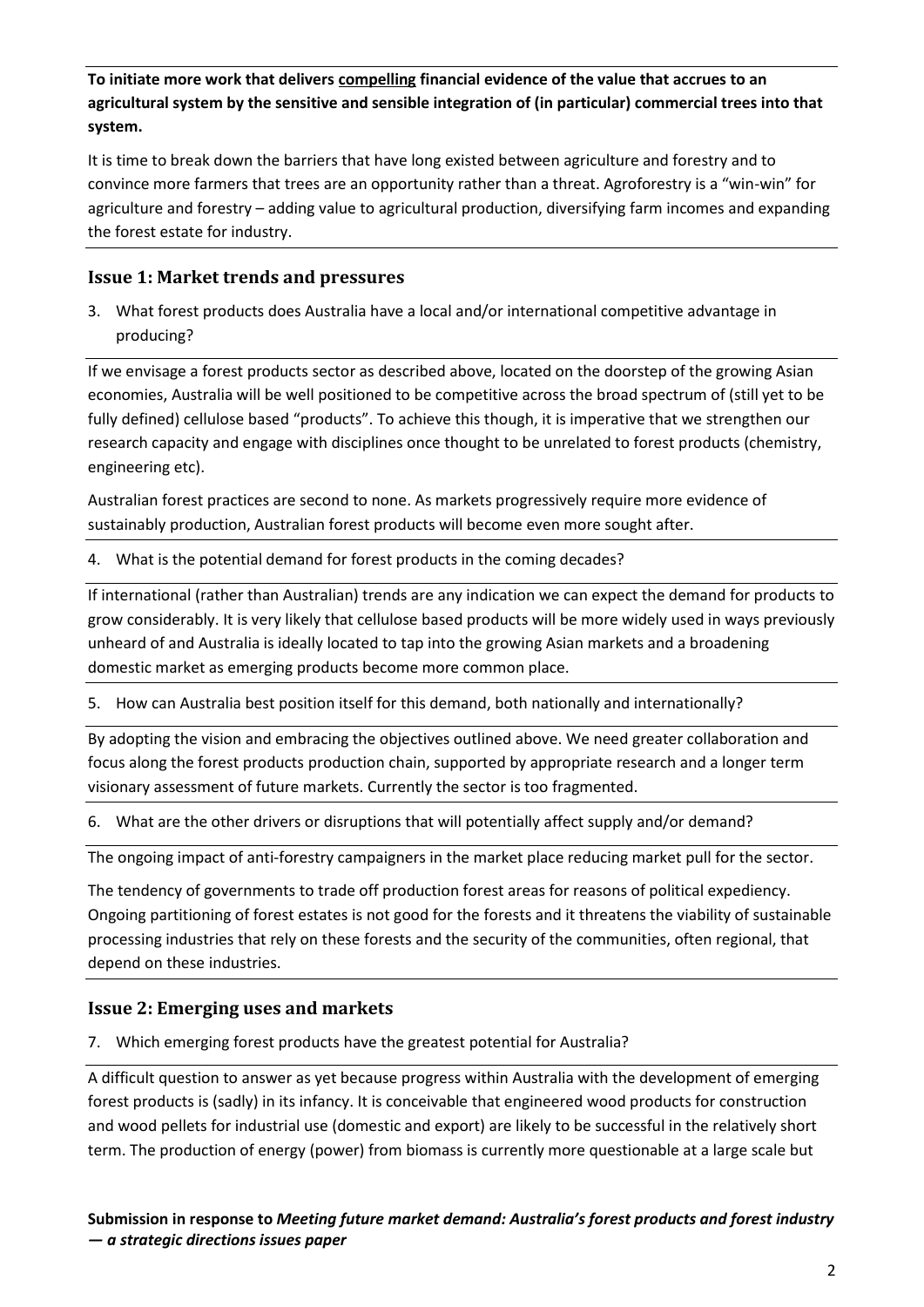CHP may have application at a local level – schools, hospitals, community swimming pools etc. and industrial clusters.

8. What are some of the barriers to the development and/or uptake of these emerging forest products in Australia?

Anti-forestry campaigners targeting end users pose a significant threat.

Lack of a focussed, cohesive, research based approach to the development of emerging forest products.

Argument over the use of native forest residues (pulpwood) for renewable energy.

9. What opportunities exist to better utilise wood resources?

Everything that can be made from a barrel of oil can be made from wood. New construction techniques using engineered wood products are proving that more energy efficient, cost competitive buildings, of considerable scale, can be constructed entirely from wood. New advances in 3d printing with cellulose fibres are reported on a regular basis. The opportunities appear to be endless. It's a matter of developing and refining the technologies and showing a willingness to pursue the opportunities they provide.

#### **Issue 3: Forest resources**

10. What is required to ensure the plantation estate is able to meet future demand for forest products?

Estate development is a response to current and anticipated demand, albeit there is lag time. Confidence in the long term future of the forest products sector that will require feedstock from plantations and other forests will encourage the development and maintenance of an appropriate forest resource. Joint venture / share farming opportunities between plantation companies and farmers can have positive impacts.

11. What is required to ensure the native forest estate is able to meet future demand for forest products?

Strategies to combat the negative influence of anti-forestry campaigners in the market place.

Less partitioning of the native forest estate into "production" and "conservation" forests and a return to the application of the "multiple-use" forest management concept.

A rationalisation of the multiple regulatory layers imposed by statutory forest practices regulations and market driven certification schemes. For some private native forest owners the cost of regulation makes it impossible to actively manage their forests any longer – a loss to industry; the creation of a worthless asset for the owner that in time will degrade and quite possibly disappear.

12. What opportunities are there to increase wood supply from farm forestry, private native forestry and Indigenous owned and managed lands?

Private land provides the remaining opportunity to increase forest estates. The greatest opportunity now lies in the sensitive and sensible integration of trees into agricultural systems – Agroforestry – to supplement the broad acre plantation estates that currently exist. The on-farm benefits of Agroforestry are well known but the uptake in Australia, compared to countries like to New Zealand, is relatively poor.

It is time to break down the barriers that have long existed between agriculture and forestry and to convince more farmers that trees are an opportunity rather than a threat. Agroforestry is a "win-win" for agriculture and forestry – adding value to agricultural production, diversifying farm incomes and expanding the forest estate for industry.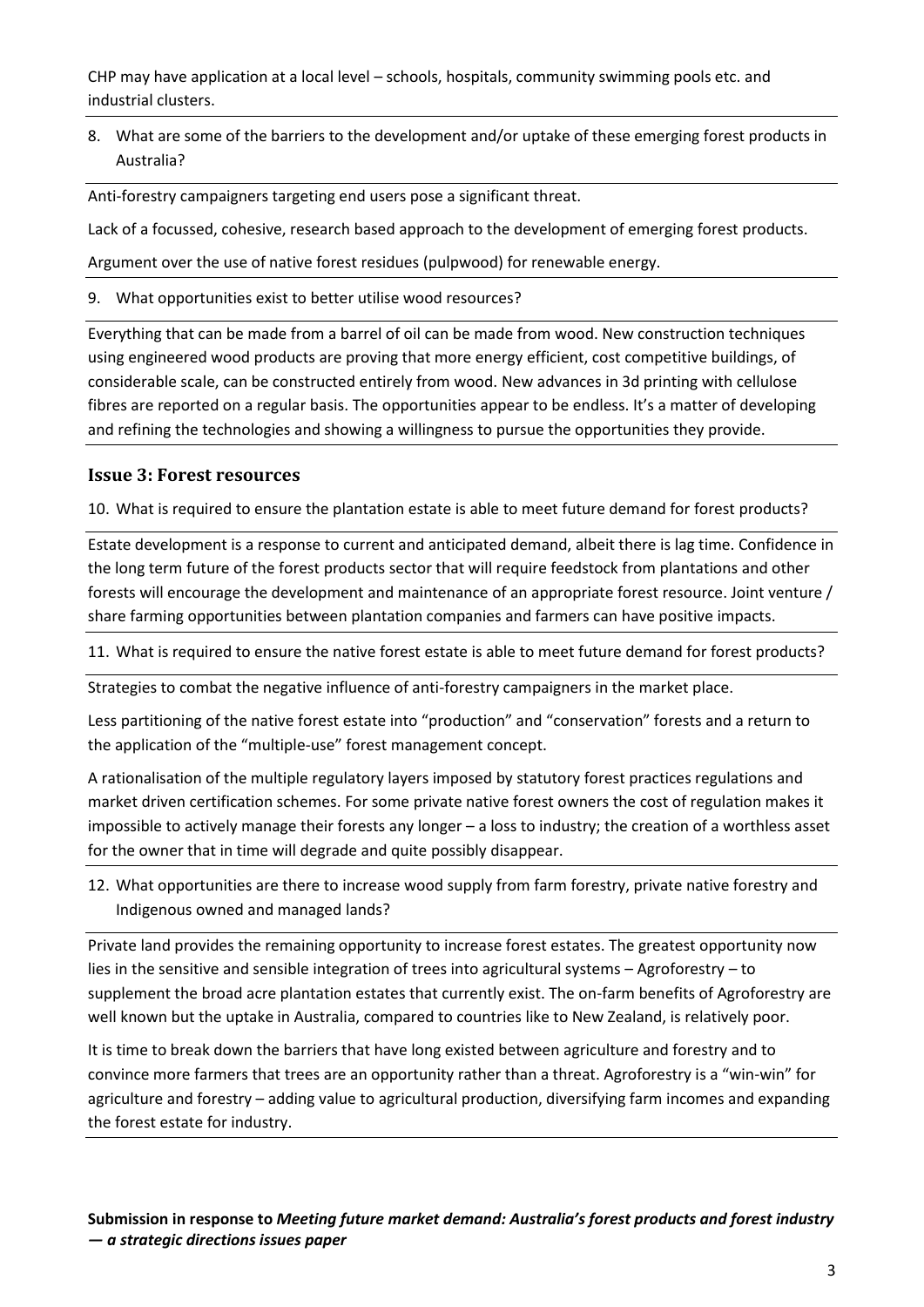In Tasmania, private native forests cover in excess of 850,000 ha yet in recent times this estate has largely been in limbo due to reduced industry demand. The potential it has to once again be a significant contributor of resource to the forest products sector is considerable.

### **Issue 4: Innovation, research and development**

13. What are the future research and development needs for Australia's forest products sector, and which of these needs are specific to strengths and opportunities in the Australian context?

Refer general comments above in relation to research.

14. What are the current inhibitors to private sector investment in research, development and extension and what role, if any, does the Australian Government potentially have in addressing these?

Refer general comments above in relation to research.

15. How can the framework for coordinating Australian forestry research and development be strengthened?

Not in a position to comment.

#### **Issue 5: Consumer and community engagement**

16. How can domestic and international consumers be better engaged on the environmental, economic and social credentials of Australian forest products?

A more pro-active, coordinated program of engagement.

17. How important are consumer awareness programs to the future prosperity of the sector?

Important. Refer to comments above about the comparison between the role and acceptance of forestry and the forest products sector in Scandinavia with that of Australia.

18. Can forest certification be better leveraged to achieve stronger demand and better prices for Australian forest products and, if so, how?

Probably not. Certification, unfortunately, seems more likely to assist in securing market access than better prices for products. For that reason it is time to attempt to rationalise the demands / requirements of statutory regulation systems and market base "regulation" imposed by certification. At present the combined cost impost of these multiple layers of regulation, particularly for smaller forest owners who wish to manage their own forest, is becoming a barrier to actively and commercially managing their forests.

#### **Issue 6: Strengthened regional approaches**

19. How could forestry hubs better utilise resources and promote greater efficiencies and innovation?

Not in a position to comment.

20. What have been the barriers to the establishment and efficient operation of forestry hubs to date, and what might be the role of the Australian Government in addressing these?

Not in a position to comment.

21. If additional forestry hubs are to be established, where would they best be located?

Not in a position to comment.